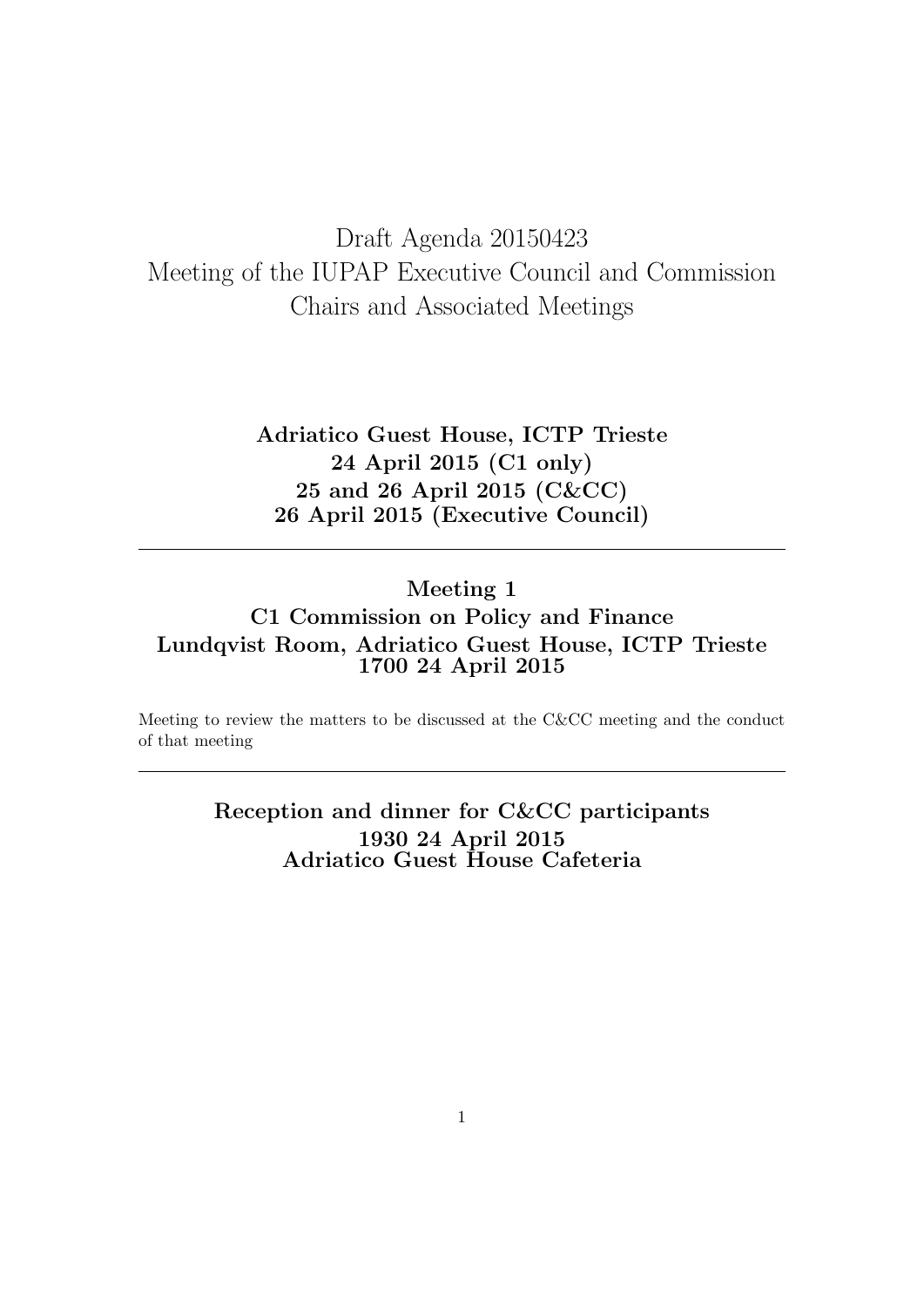## Meeting 2 Executive Council and Commission Chairs Giambiagi Lecture Hall, Adriatico Guest House 25 and 26 April 2015

Items in italics refer to papers for the meeting, in the dropbox and on the IUPAP website

#### Day 1 25 April 2015

0900 Welcome by Fernando Quevedo, the Director of the ICTP

- 0930 Welcome by President IUPAP
- 0945 Introduction of members
- 1030 Break
- 1100 Introduction to IUPAP Bruce Mckellar

### 1130 Resolutions from General Assembly

#### See 28th GA Resolutions.pdf.

Implications for future work to be reviewed, in particular

- § 6 IUPAP Associated Organisations establish a committee to work on this.
- § 9 IUPAP Prize for Outstanding Contributions to the Improvement of Physics Research and/or Education in one or more Developing Countries —

consider the revised proposal: Proposed C13 Prize 2nd Revision  $4-9-15.pdf$ Kennedy Reed and Sandro Scandolo. Decide how to proceed

§ 13 Advisory Working Group on Accelerator Physics consider the report Proposed IUPAP Commission on Accelerator Science by Roy Rubinstein, and decide on the creation of a Working Group on Accelerator Science, as recommended in that report. Roy has further recommended that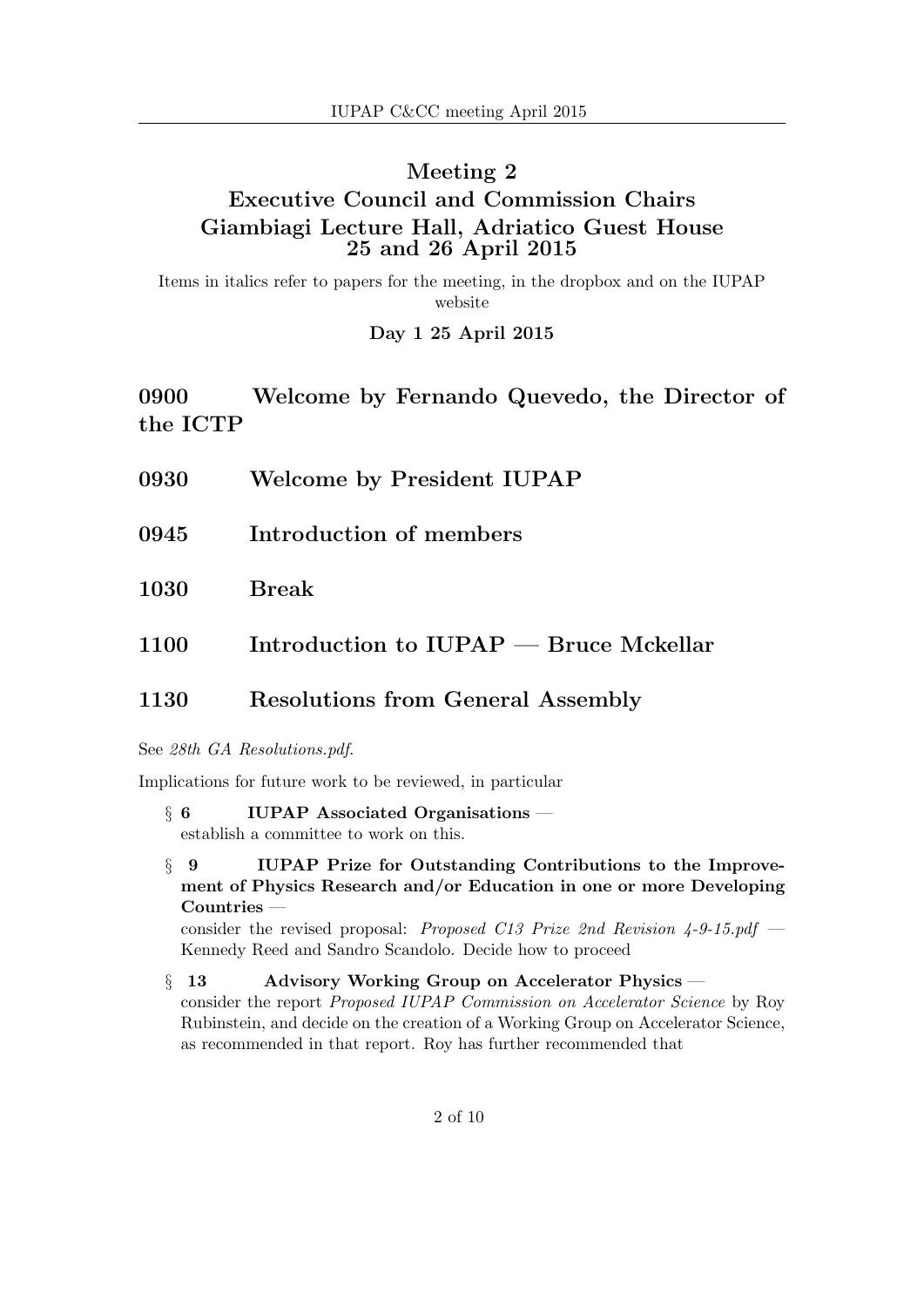each of the following be asked to nominate people for an interim working group to produce a draft charge and to recommend initial membership of the new IUPAP Working Group on Accelerator Science.

- The Chair of the European Committee for Future Accelerators (ECFA) (Halina Abramowicz, halina.abramowicz@cern.ch)
- The Chair of the Asian Committee for Future Accelerators (ACFA) (Yifang Wang, yfwang@ihep.ac.cn)
- The Chair of the American Physical Society Division of Physics of Beams (Stuart Henderson, hendersons@anl.gov)
- The Chair of ICFA (Joachim Mnich, joachim.mnich@desy.de)

and that the interim working group consider the following as one item in the charge:

The IUPAP Working Group on Accelerator Science will work closely with IUPAP's Working Group 1, the International Committee for Future Accelerators (ICFA), with representatives from each invited to the other's meetings. Efforts will be made to avoid duplication of activities of the two Working Groups; ICFA Panels, which cover broader accelerator physics areas than ICFA itself, can be a bridge between the two Working Groups.

Chairs of Commissions may wish to propose additional members of the interim working group.

#### $\S 8$  Advisory Working Group on Soft Matter –

introduction by Professor Richter, convenor of the Advisory Working Group.

Chairs of relevant Commissions should propose members for the advisory working group

## 1230 Lunch

## 1400 Report on the Singapore Office  $-K K$  Phua

## 1430 Minutes of previous C&CC meeting

See C-CC minutes.pdf, EC minutes 20150411.pdf, and associated papers referred to in those minutes and available from the dropbox and website.

Questions are invited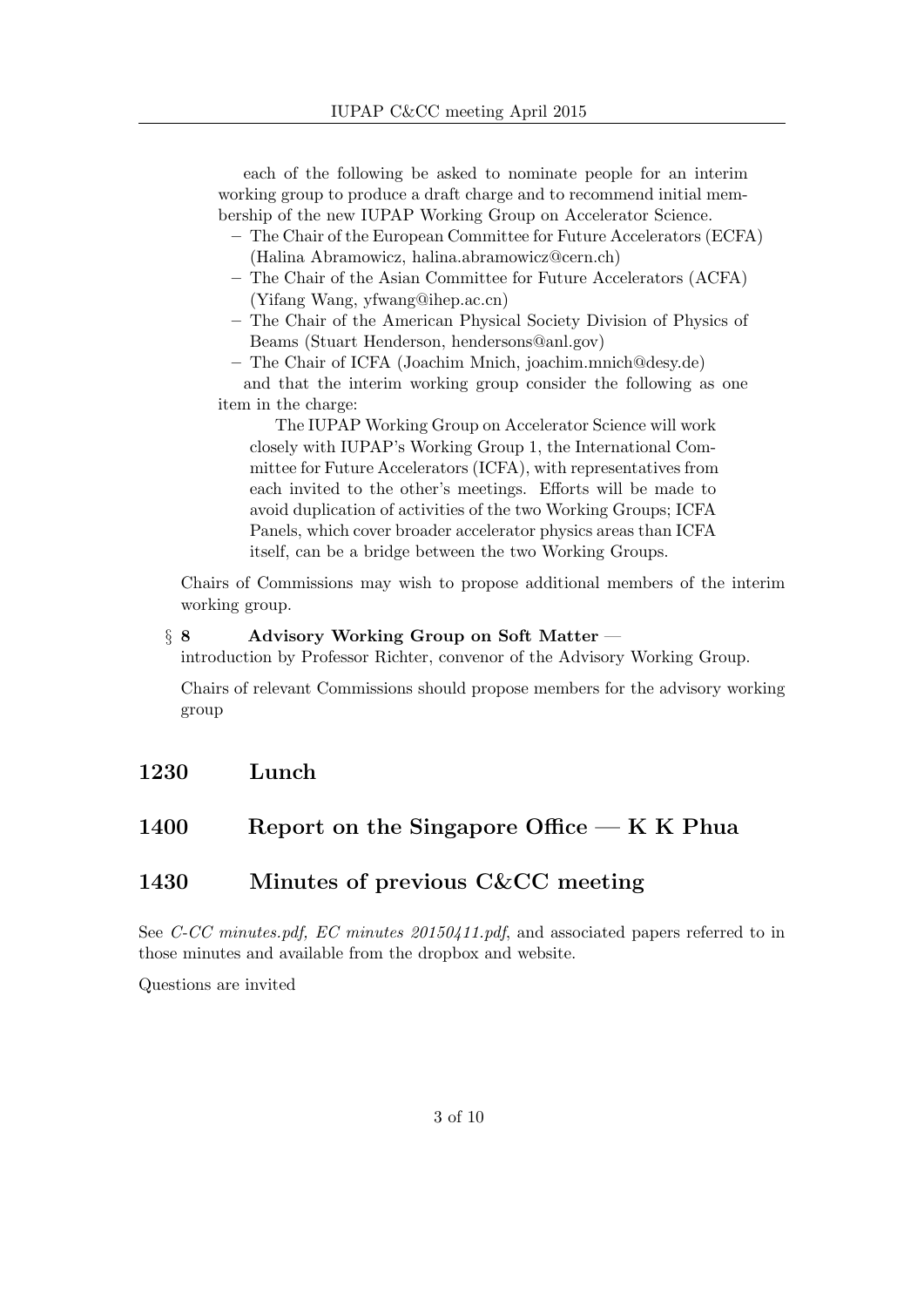## 1500 The role and operation of Commissions

Introduced by two former Commission Chairs, Kennedy Reed and Alex Hansen. See 2014 reports: Commission-reports2014.pdf, Affiliated-reports2014.pdf

## 1530 Break

#### 1600 Commission matters

- 1. See the reports provided by Commissions commission reports 20150423.pdf. The papers will be assumed to have been read and discussion invited.
- 2. There are vacancies in C11, C16 and C20.

C<sub>20</sub> is proposing that their vacancy by filled by **Marc Etienne Brachet** of France, who was the unsuccessful candidate in the ballot for membership of C20 at the 28th General Assembly. He has worked on direct numerical simulations of turbulent flows, numerical modelling of quantum fluids at nonzero temperatures, statistical mechanics and absolute equilibria of the truncated Euler and nonlinear Schrodinger equations. He obtained his PhD at Observatory of Nice, was a Postdoc at MIT (USA), and is presently working at the Ecole Normale Supérieure.

Marc Brachet has very broad interests in computational physics that cover theoretical physics (quantum fluids, statistical physics), applied math (singularities of Euler equation) and applied physics and engineering (mostly fluid dynamics). He has been involved as a consultant on a wide range of problems (management of nuclear wastes, cryogenic engines, energy storage). He has many international collaborations including those with India (IIS Bangalore) and NCAR (Boulder, USA).

The process adopted for the C11 and C16 vacancies is that the country of the former commission member has been asked to propose a replacement. This proposal will be considered by the Commission, which may consider other candidates from those not elected at the General Assembly. The Commission then makes a recommendation which will be voted on by the Executive Council in an email ballot.

3. Associate members.

The present associate members were in general appointed in October 2012, to serve for 2013 to 2015. If Commissions wish to propose new associate members now they may do so. They may prefer to send in proposals after their 2015 meeting, to be considered in the "October meeting", described below.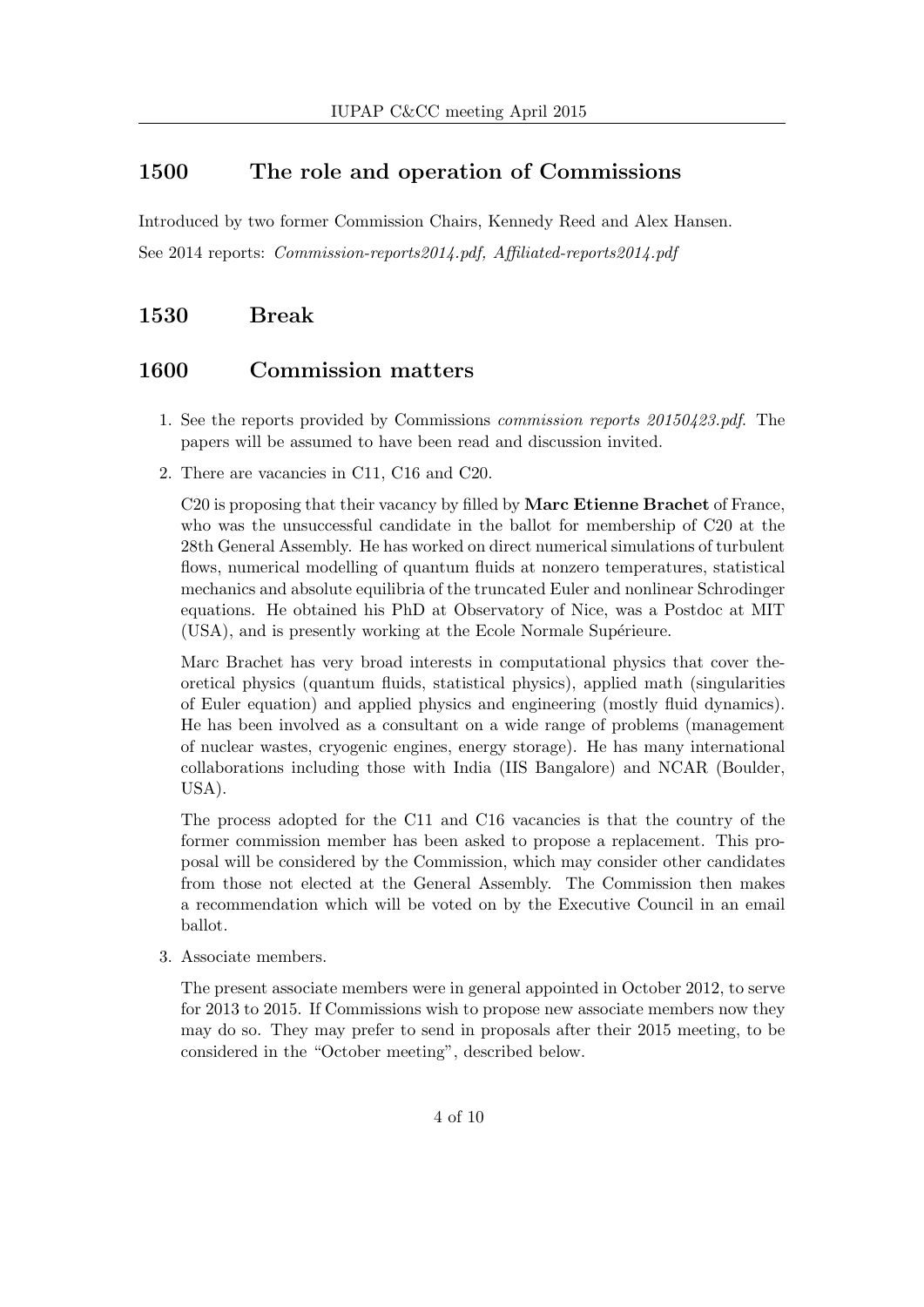## 1700 Conferences Proposed for Endorsement

1. Applications have been received from AC3 for endorsement of ICA 2016, the 22nd 22nd International Congress on Acoustics to be held in Buenos Aires - Argentina beginning 5 Sept 2016, and ICA 2019, the 23rd International Congress on Acoustics to be held in Germany starting on 8 Sept 2019. Rudzani Nemutudi, the Associate Secretary General notes that these conferences are in an IUPAP series and recommends that they be endorsed.

See ICA-2016.pdf and ICA-2019.pdf

- 2. It is recommended that the Executive Council delegate to the Associate Secretary General the authority to endorse conferences in IUPAP series, and to provide them with the IUPAP logo to be displayed on their website. Such endorsements are to be reported to the next meeting of Council.
- 3. Proposals for endorsement of Conferences which are not in an IUPAP Series will continue to be taken to Council with a recommendation from the Associate Secretary General

Noting the proliferation of fake conferences, many of which have the same or similar titles as regular physics conferences, Chairs are encouraged to apply for early endorsement of suitable conferences.

## 1715 Procedures for Sponsorship of Conferences

Rudzani Nemutudi to introduce the procedures and to answer questions about the Procedures as described on the web page

## 1800 Close of Day 1 of meeting

## 1900 Dinner arrangements

1900 Meet bus for transfer to dinner at Bus Stop 6 Seaside front 50m downhill from Guesthouse

1915 Bus departs for Harry's Restaurant - Piazza Unita' dItalia, Trieste.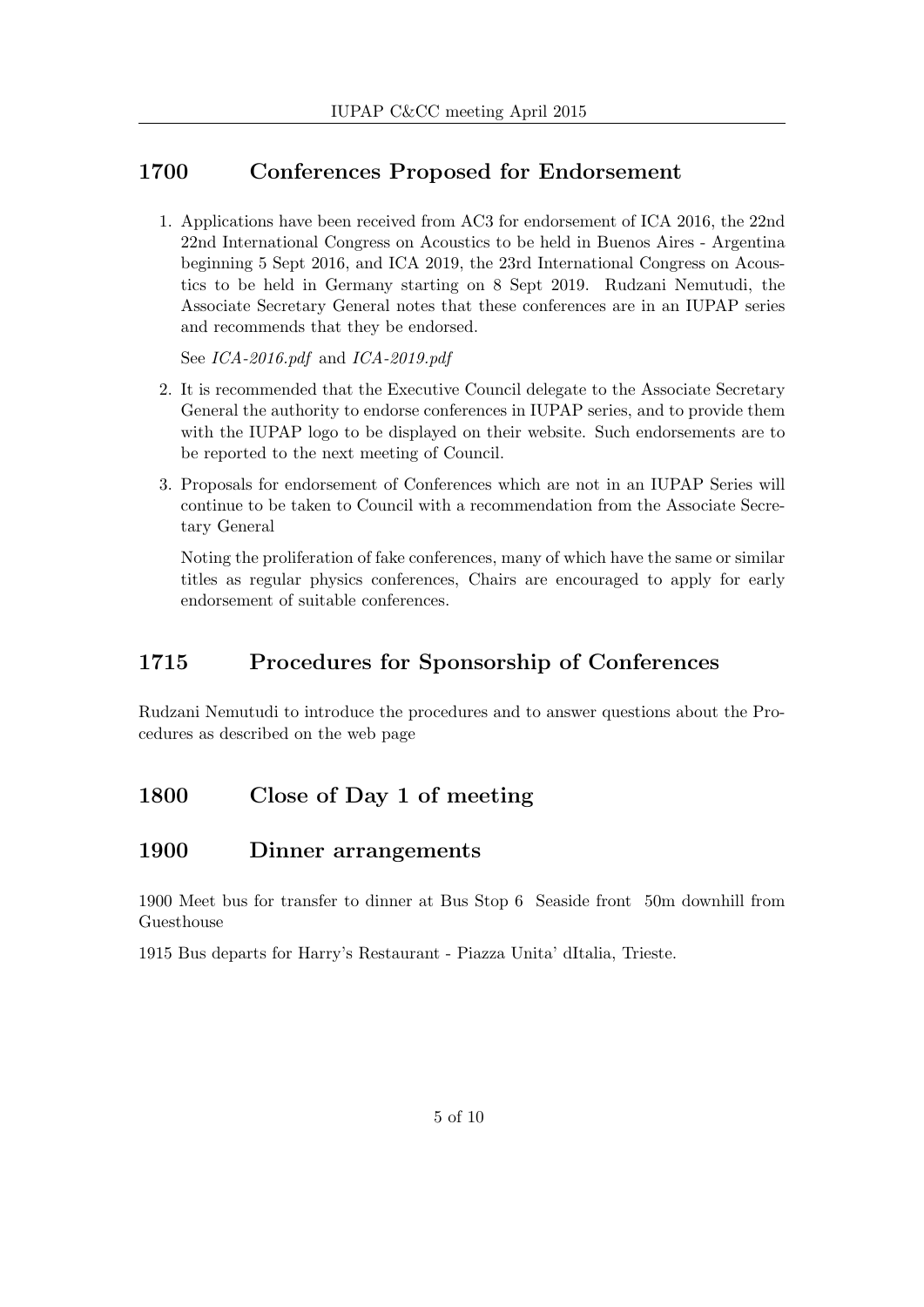#### Day 2 26 April 2015

### 0930 Financial Matters

1. Report on 2014 financial position: see IUPAP-financial position-2012-2014-20150326.pdf

After a difficult three year period IUPAP is now in a reasonable financial position, beginning the 2015-2017 triennium with approximately 1 million Euros in its reserve fund.

2. Approved Budget 2015, Indicative budget 2016&2017: See iupap budget 2015-2017 v5.pdf

Note that the 2017 budget shows a very small cumulative surplus. Unless the economic situation improves and the number of members paying dues is increased, careful control of spending will be necessary to avoid a deficit for the triennium

It is recommended that Council approve the revised 2015 budget, and regard the following years as indicative. The budget for each year is to be approved at the Council meeting in the previous year. We will review and approve the 2016 budget by email in October.

3. Members with dues in arrears

A number of members are having difficulty in paying their dues because of a condition of austerity in their country. In some cases partial payment may be possible. In other cases where a member has been paying the introductory 50% dues but getting one share, it may be possible for them to continue to pay at the discounted rate, but not at the full rate.

It is recommended that C1: Commission on Policy and Finance be delegated the authority to adjust dues where this will allow the member involved to remain in IUPAP, and would mean that IUPAP would receive some income from the member.

## 1030 IUPAP internet

The transition from London to Singapore, further developments, possible virtual library resource.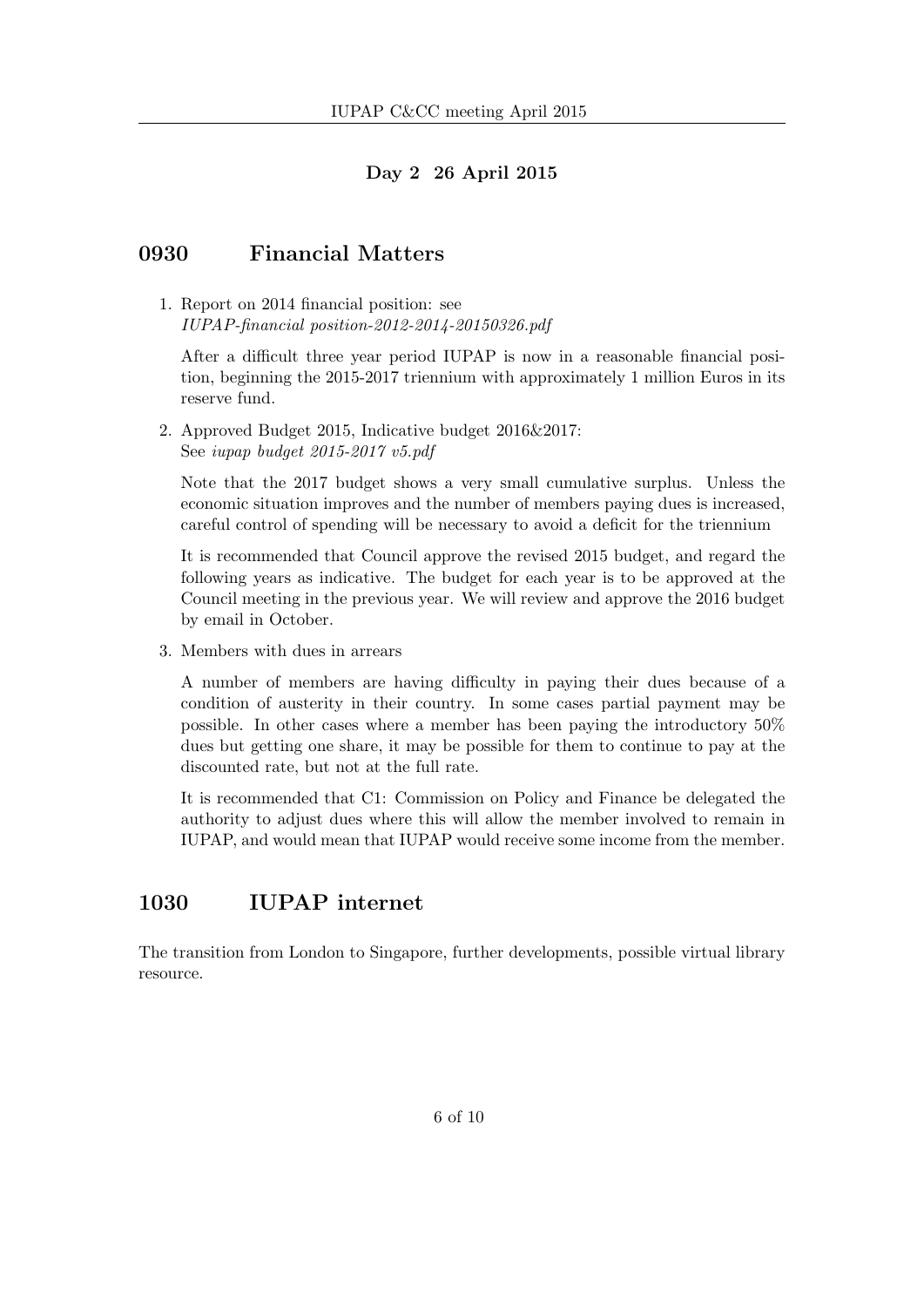### 1045 Newsletter

To be distributed at the meeting, discussion of future issues

### 1100 Break

## 1130 Affiliated Commissions

See AC reports 20150421.pdf, which will be taken as read and discussed.

## 1200 Working Groups

Working Groups will report to the October "meeting", but questions concerning working groups raised by the 2014 reports (*Working-Group-reports-2014.pdf*) will be taken.

## 1215 ICSU Matters

- Barbara Erazmus, the Treasurer of ICSU, who is a leading physicist working in the field of relativistic heavy ion interactions, and who was previously a member of C12, has agreed to be our Interunion representative for ICSU.
- ICSU Grants for 2016 applications are expected to be called in May, with a closing date of 1 December. It is expected that the rules will be changed to require greater emphasis on collaboration, perhaps partnership, with other ICSU members and the ICSU Regional Offices.

C13 and C20 have indicated an interest in making an application. For the present draft of the C13 application see C13-ICSU proposal draft 20150418.pdf.

Discussion of implications of successful grant application, and procedures to develop applications.

## 1240 Interunion Representatives

See *iu-reps.pdf* or the IUPAP webpage for a listing. Task the chair of the relevant Commission or Working Group with reporting to our October "meeting" on

1. Is it appropriate that we continue to have a representation on this body?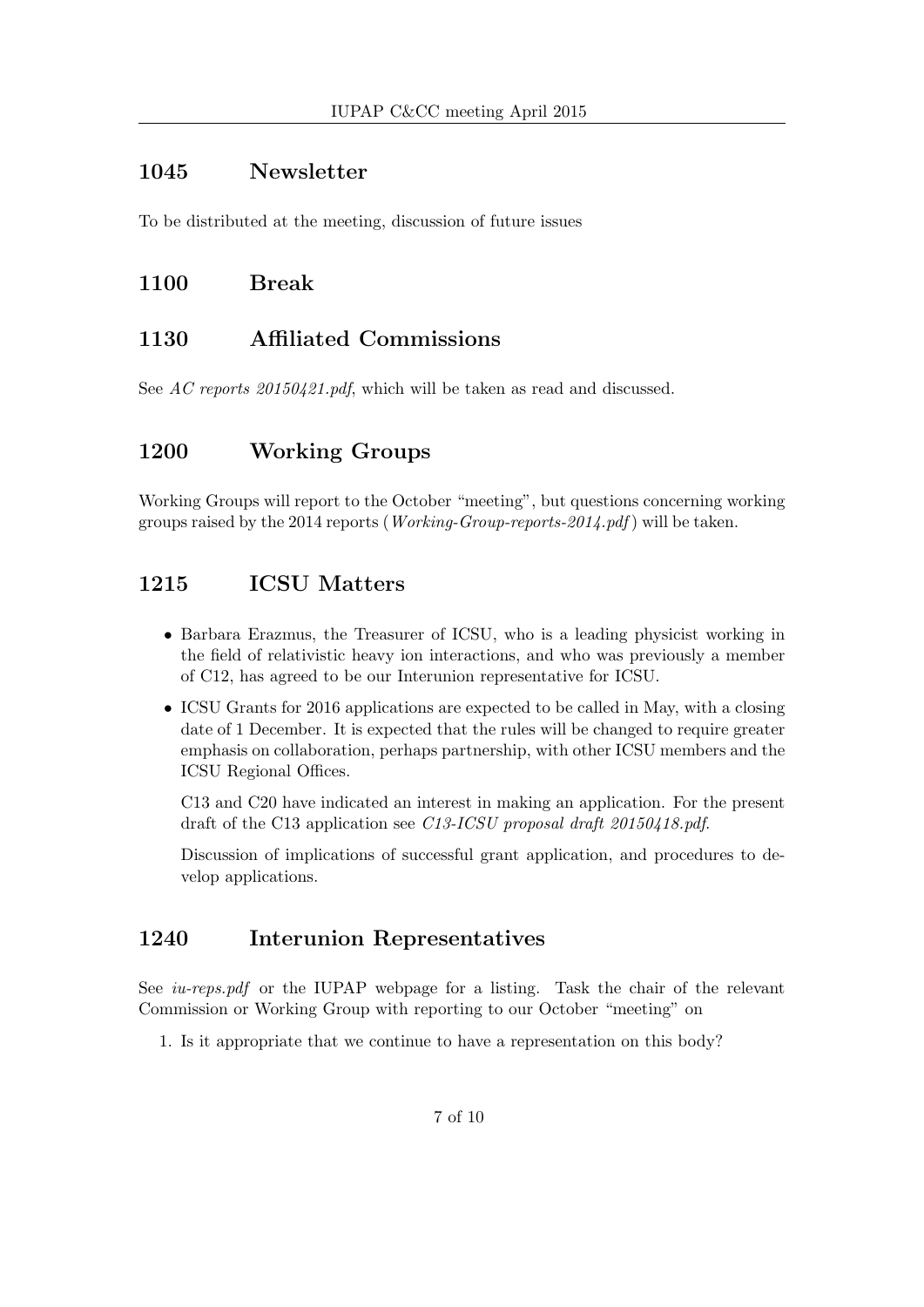- 2. Is it appropriate that the representative continue to act, or should a replacement be made?
- 3. If the position continues how will they ensure that the IU representative reports to the 29th General Assembly?

#### 1300 Lunch

### 1430 Bids to host GA 2017

Members were invited to submit expressions of interest in hosting the 2017 General Assembly (Invitation to bid for GA 2017.pdf ). In response, a letter has been received from the Chinese Physical Society, Beijing inviting us to have our 2017 General Assembly in Beijing. See Proposal for hosting 29th IUPAP GA 20150416.pdf.

We need to consider whether or not we wish to actively approach other members for expressions of interest so that some choice is available.

Discussions will be held with those interested in hosting the 2017 General Assembly, and will be reported to the October "meeting".

#### 1445 Other business

- 1. Position of Deputy Secretary General see dep-sec-gen 20150422.pdf.
- 2. History of IUPAP

IUPAP was created in 1922, so it will soon be 100 years old. It is appropriate to celebrate this centenary in some way. As Kennedy Reed is the only member of Council whom we know will still be a member in 2022, I recommend that we ask him to advise Council on how to commemorate this important occasion, giving a preliminary report to the October "meeting".

#### 1500 Review of meeting, and future procedures

We will have an email "meeting" of C&CC, and the Council around October 2016. This "meeting" will make decisions on  $a$ ) associate members of Commissions,  $b$ ) Supported Conferences 2016 c) endorsement of 2016 budget, d) Interunion representatives, e) location of C&CC 2016, f) location of 2017 GA, q) IUPAP Centenary, and h) other matters.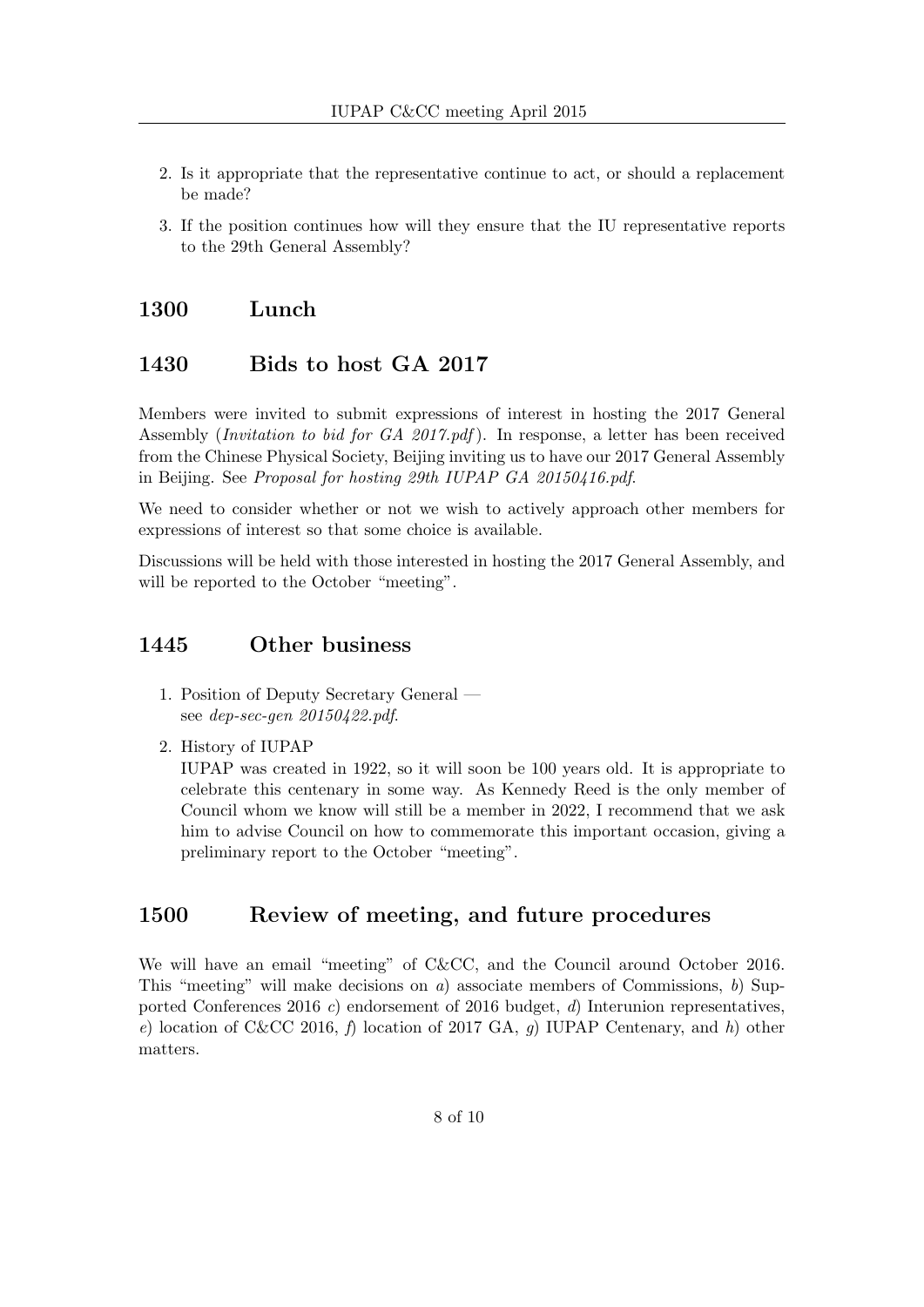# 1520 The International Year of Light

Joe Niemela, the IYOL Secretariat

# 1600 Close of C&CC meeting, Break